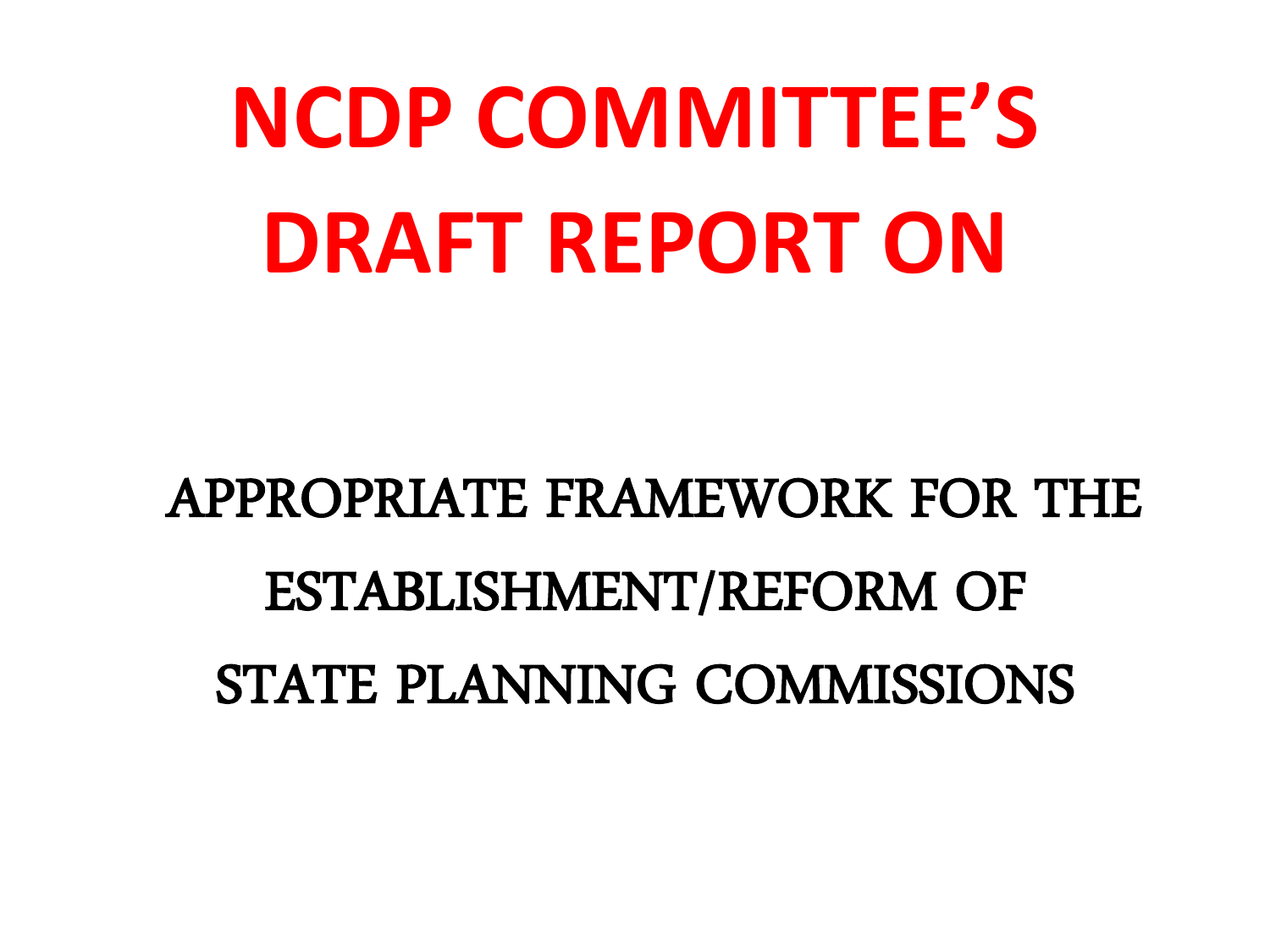# **MEMBERSHIP**

- **Cross River State - Chairperson**
- **Benue State - Member**
- **Enugu State - Member**
- **Zamfara State - Member**
- **Taraba State - Member**
- **Oyo State - Member**
- 
- 
- -
- 
- 
- 
- **NPC Convener/**

**Secretariat**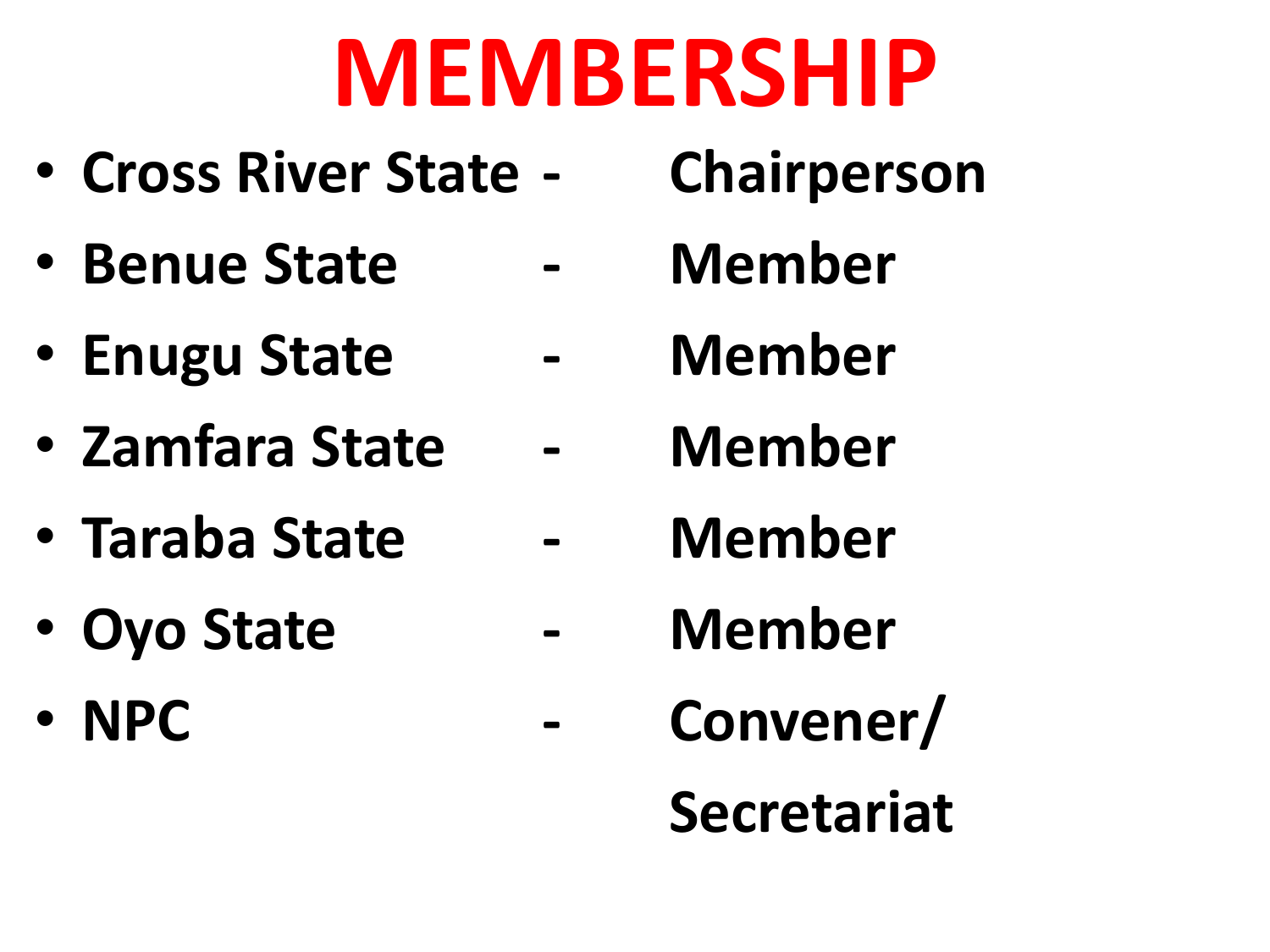## **TERMS OF REFERENCE (TOR)**

**a. To articulate a template for the organizational structure and function of an ideal State Planning Commission (SPC);**

**a. The desirability of a Planning Commission with a Budget Department, a Monitoring & Evaluation Department; and**

**a. A defined process of budgeting.**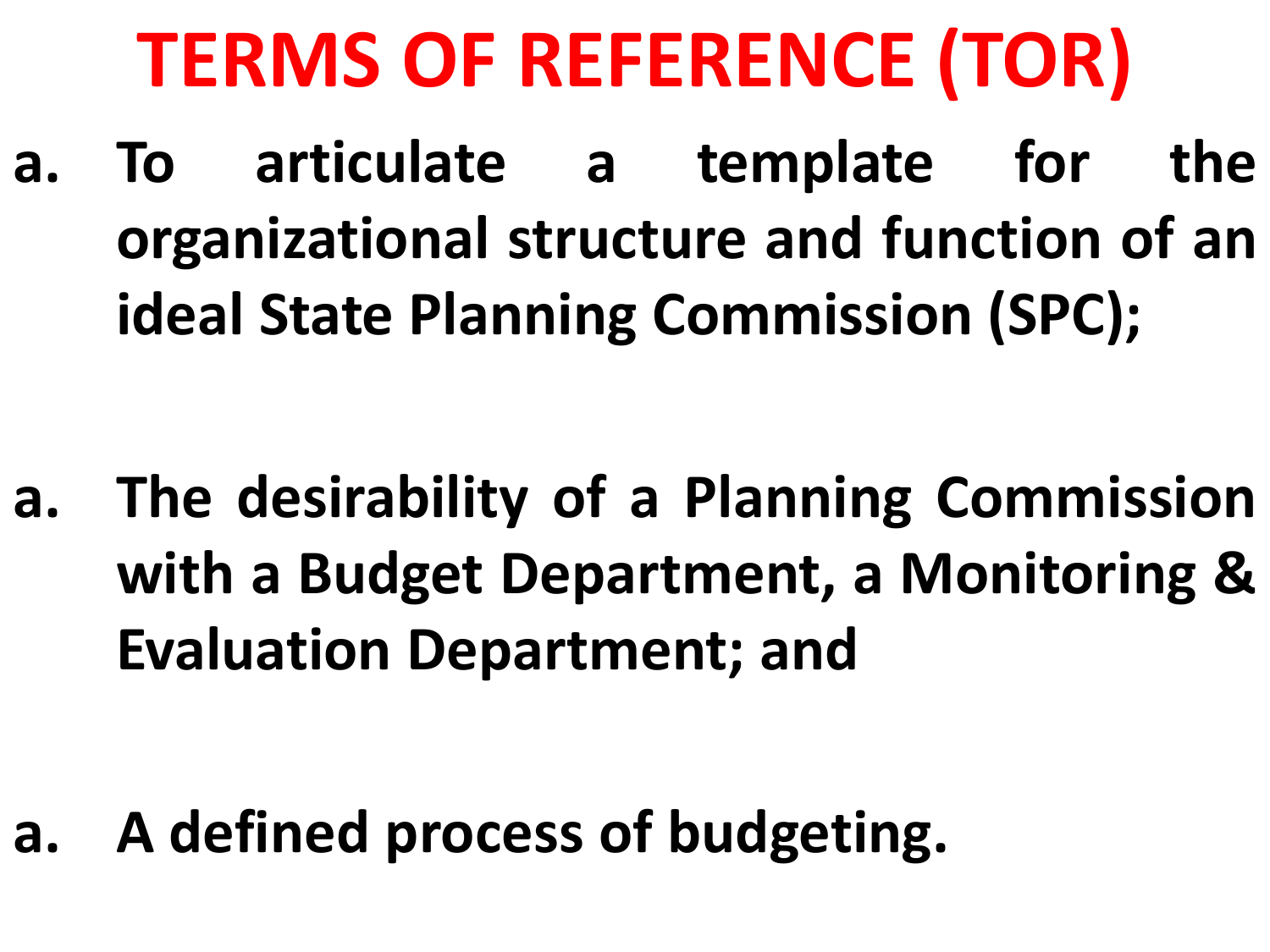•**In Planning** *it is not the direction of the wind that determines which way we will go, but the set of sails, the utility of our strategy and our functional capacity – Jim Rohn*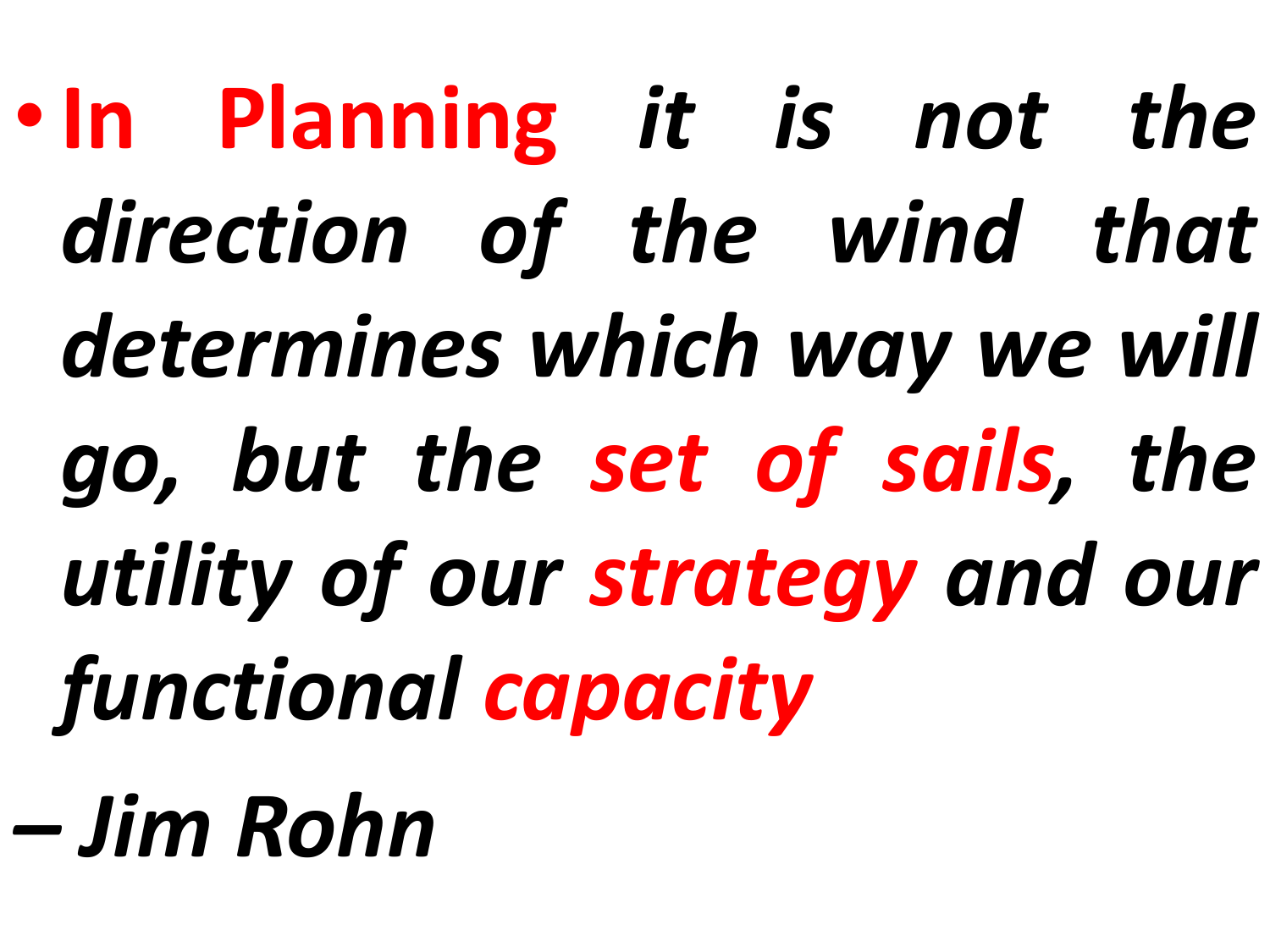**Core Values in Development Planning…1/2** 

- Good Governance and Fiscal Responsibility
	- –Responsive Governance
	- –Responsible Governance
	- –Accountable Governance
- Public-Private Partnership
- Grants, Technical and other Support to Communities
- Community/Group Empowerment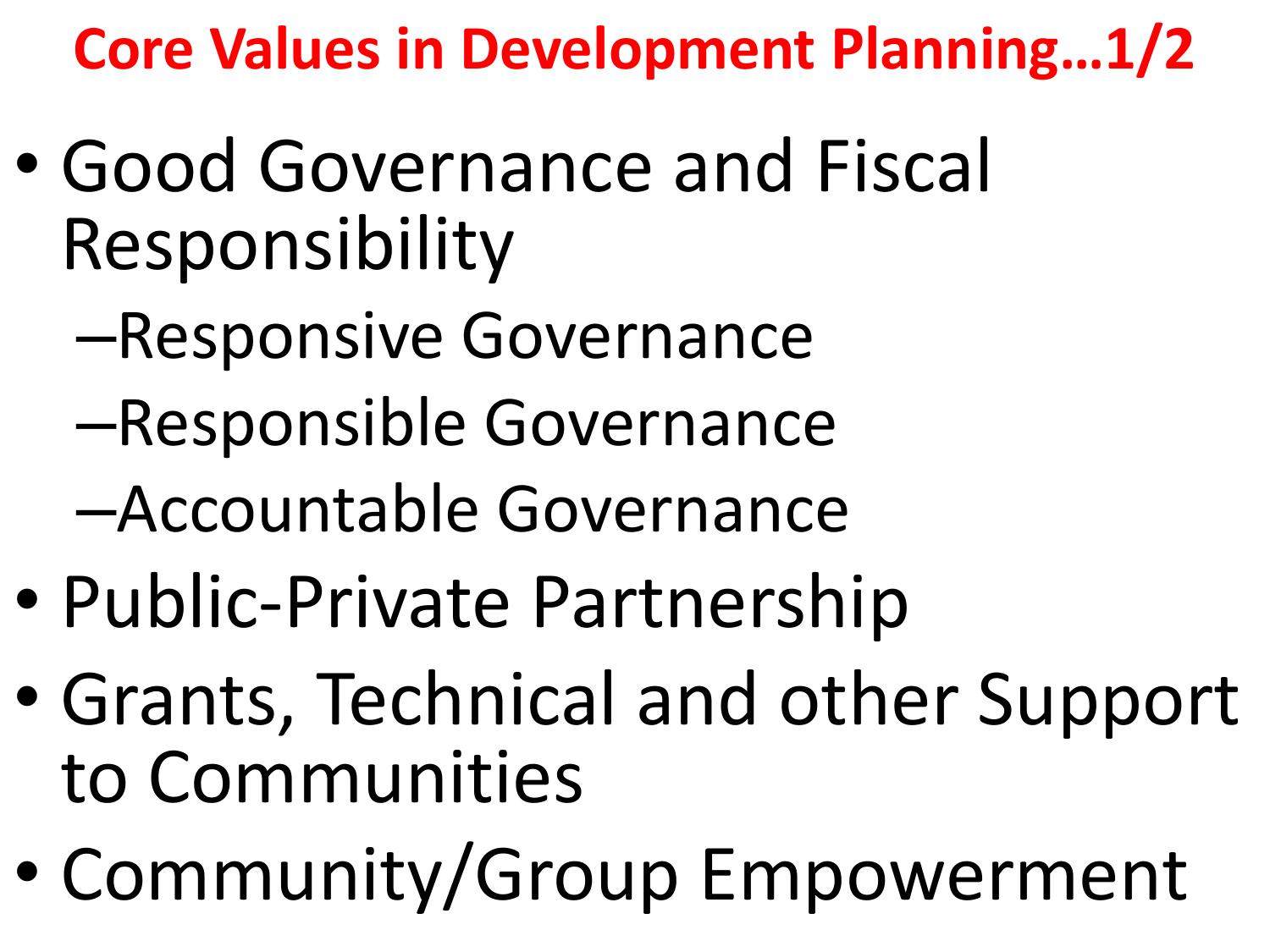**Core Values of Development Planning…2/2**

- Sound Fiscal Governance
	- –Plan-based budgeting
	- –Prudent Expenditure Management
	- –Revenue Mobilization and Cost Recovery
	- –Equitable Intergovernmental Transfers (fiscal relationships and strategy)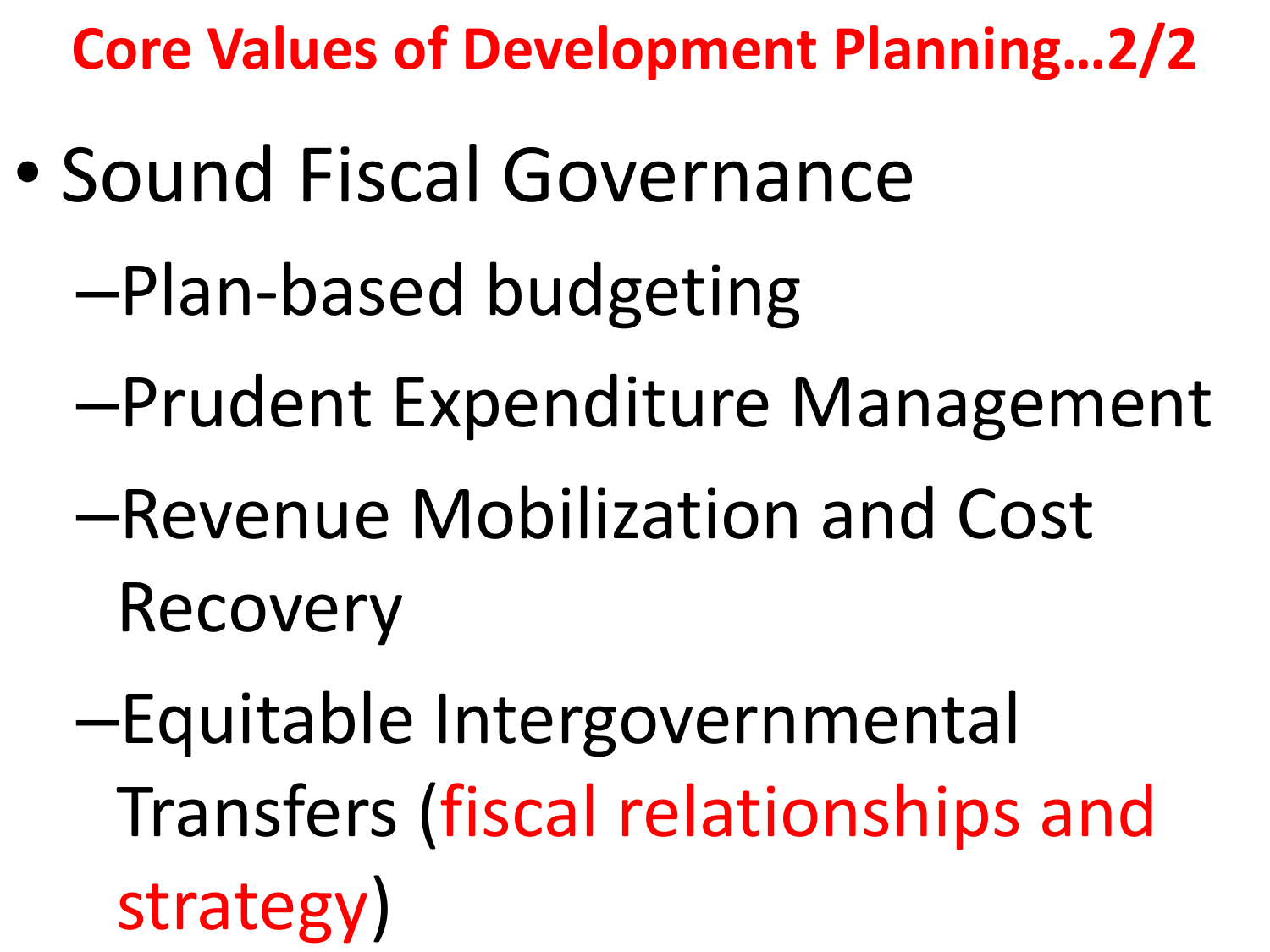## **Missing Links: The Black Box…**

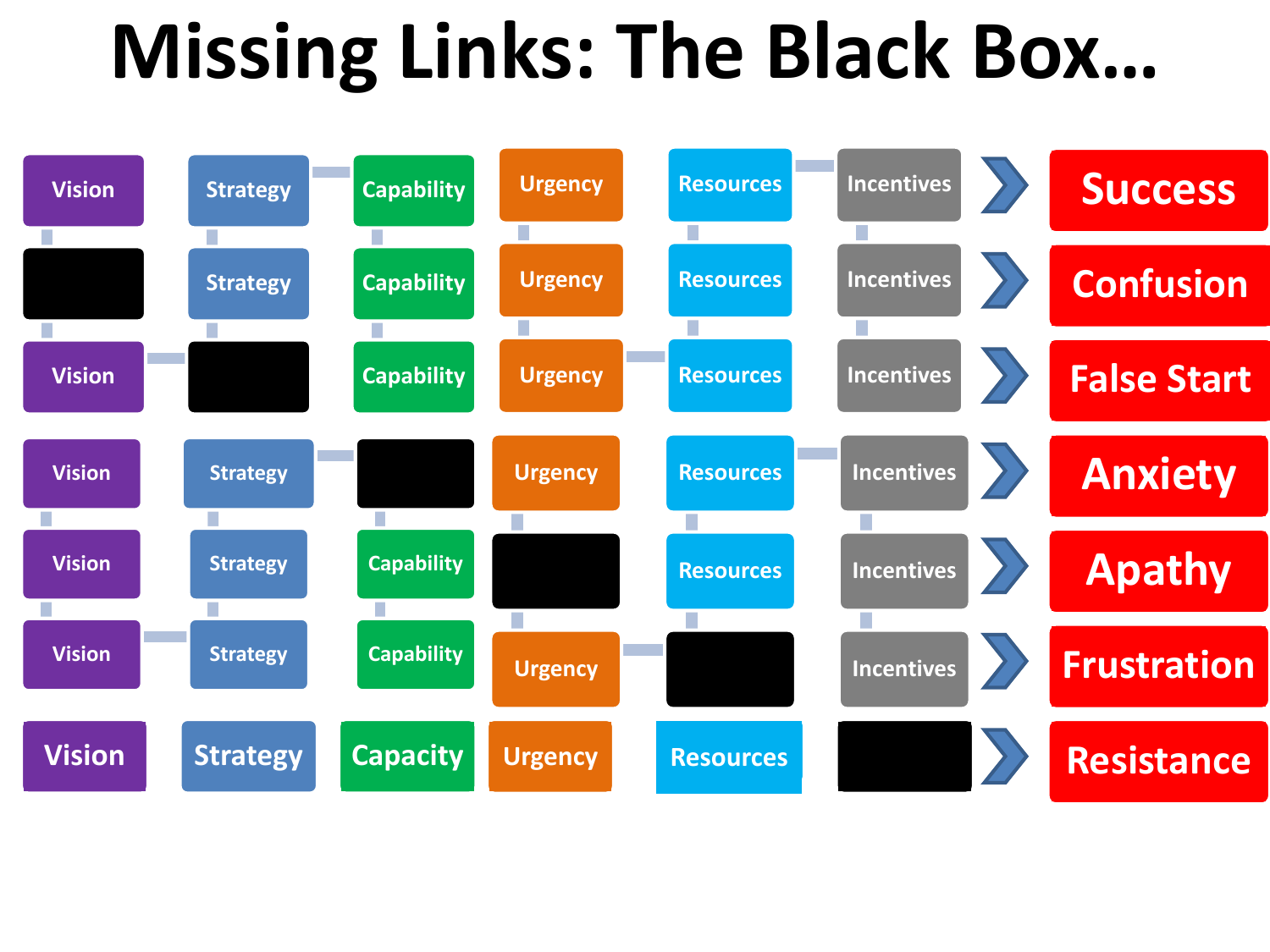### **IDEAL SPC LOGICAL FRAMEWORK**

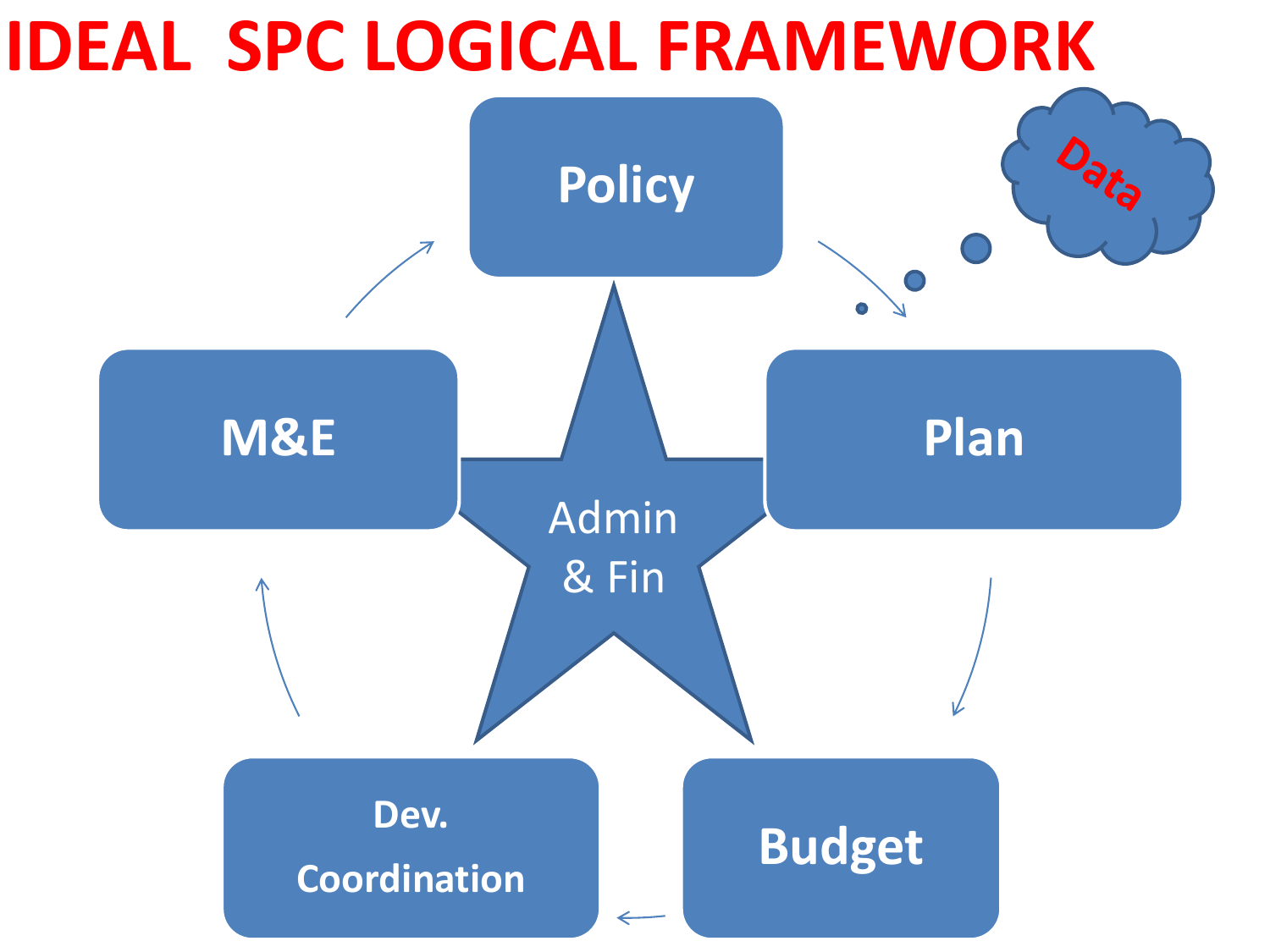### **DEPARTMENTS/UNITS OF SPC**

|  | S/N   DEPARTMENTS/PARASTATAL   DIVISIONS/UNITS |  |
|--|------------------------------------------------|--|
|--|------------------------------------------------|--|

| $\overline{1}$ . | Policy Coordination and Economic<br><b>Management Department</b> | 1. Public Policy Coordination Division                                                              |  |
|------------------|------------------------------------------------------------------|-----------------------------------------------------------------------------------------------------|--|
|                  |                                                                  | 2. Economic Management Division                                                                     |  |
| 2.               | <b>Development</b>                                               | <b>Planning 1. Plans Development Division</b>                                                       |  |
|                  | <b>Department</b>                                                | 2. Research, Statistics & ICT Division                                                              |  |
| 3.               | Coordination 1.<br><b>Development</b><br><b>Department</b>       | <b>External Donors and</b><br><b>Development</b><br><b>Partners</b><br><b>Coordination Division</b> |  |
|                  |                                                                  | 2.<br>Internal Donors and<br><b>Development</b><br><b>Partners</b><br><b>Coordination Division</b>  |  |
| 4.               | <b>Budget and Fiscal Strategy</b>                                | 1. State Budget Development & Implementation Division                                               |  |
|                  | <b>Department</b>                                                | 2. Fiscal Strategy & Budget Performance Review Division                                             |  |
| 5.               | <b>Monitoring</b><br>and                                         | Evaluation 1. Programme & Projects Inspectorate Division                                            |  |
|                  | <b>Department</b>                                                | 2. Socio-Economic Impact Assessment Division                                                        |  |
| 6.               | <b>Administration</b><br>and                                     | Finance 1. Administration/ Personnel Division                                                       |  |
|                  | <b>Department</b>                                                | 2. Finance & Supply Division                                                                        |  |
| 7.               | <b>State Bureau of Statistics</b>                                | <b>Statistical Surveys Department</b>                                                               |  |
|                  |                                                                  | <b>Data Bank Department</b><br>2.                                                                   |  |
|                  |                                                                  | <b>Research &amp; Planning Department</b><br>3.                                                     |  |
|                  |                                                                  | 4. Administration/Finance Department                                                                |  |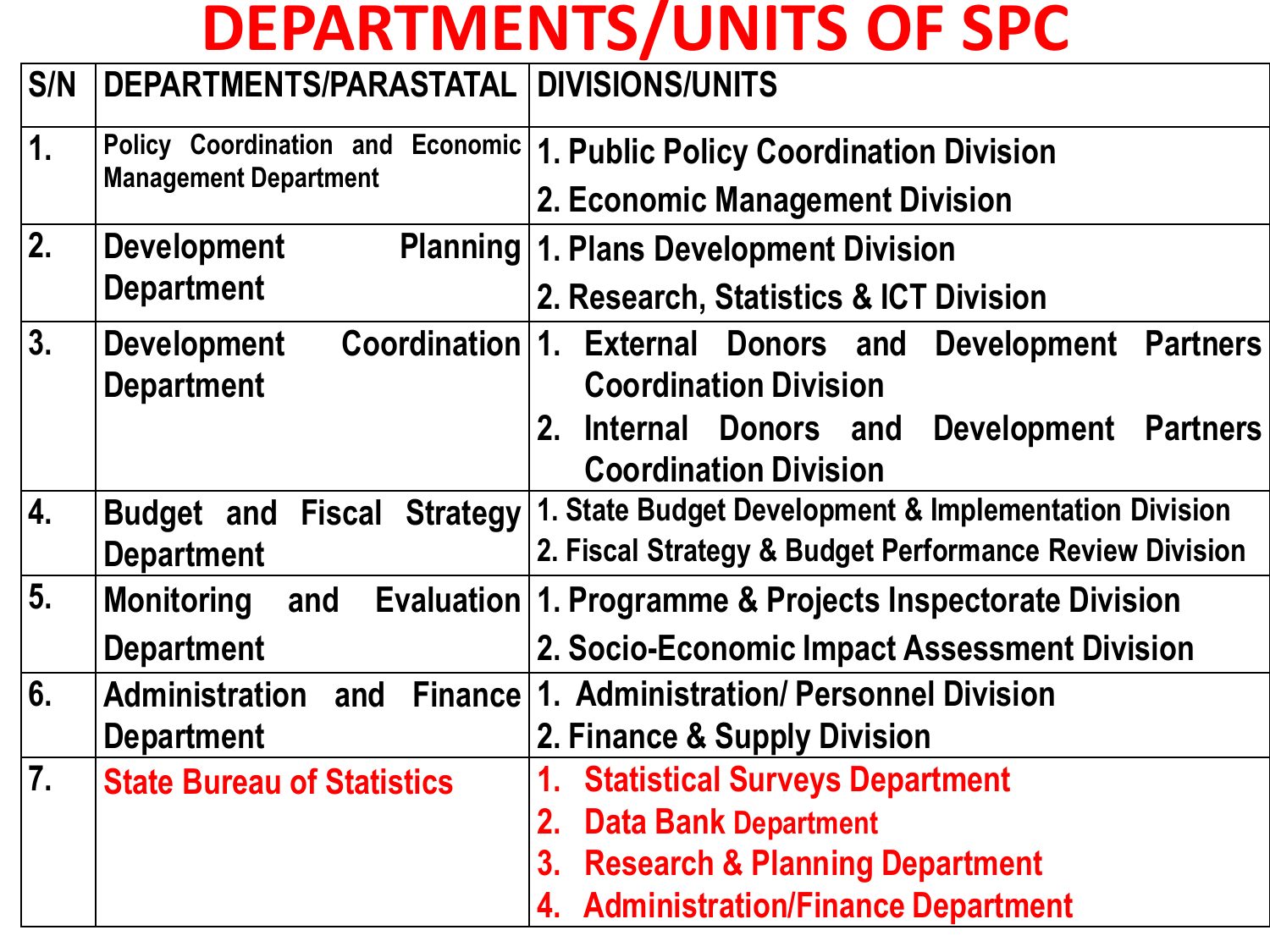### **MEMBERSHIP**

- An ideal State Planning Commission should compose of the Governor as the Chairman, a Vice Chairman as a chief executive officer and a member of the State Executive Council, some full time Commission Members and a Secretary to the Commission.
- The state Bureau of Statistics should be a parastatal of the State Planning Commission headed by the State Statistician General (SSG).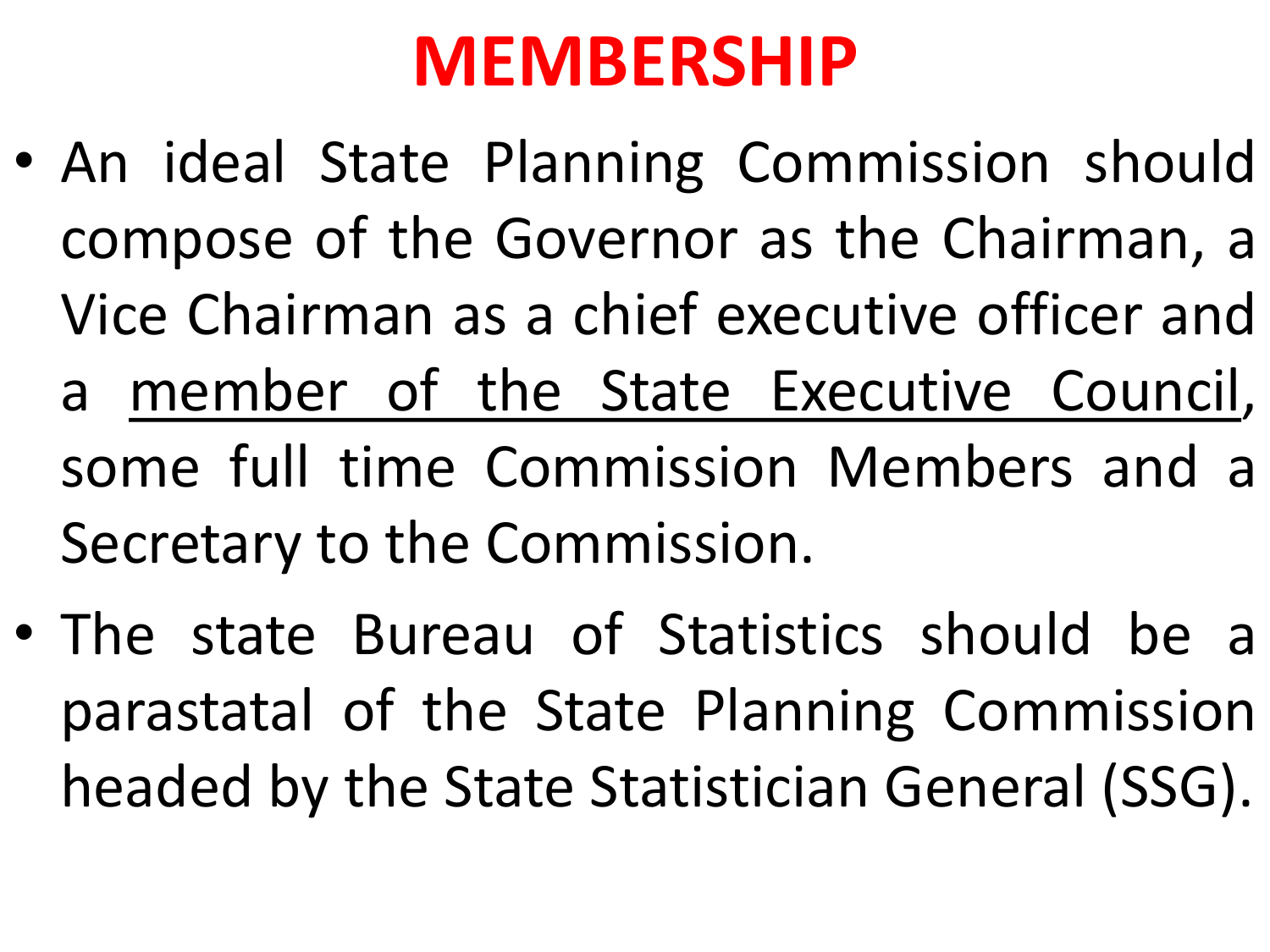### **ORGANIZATIONAL STRUCTURE OF IDEAL STATE PLANNING COMMISSION**

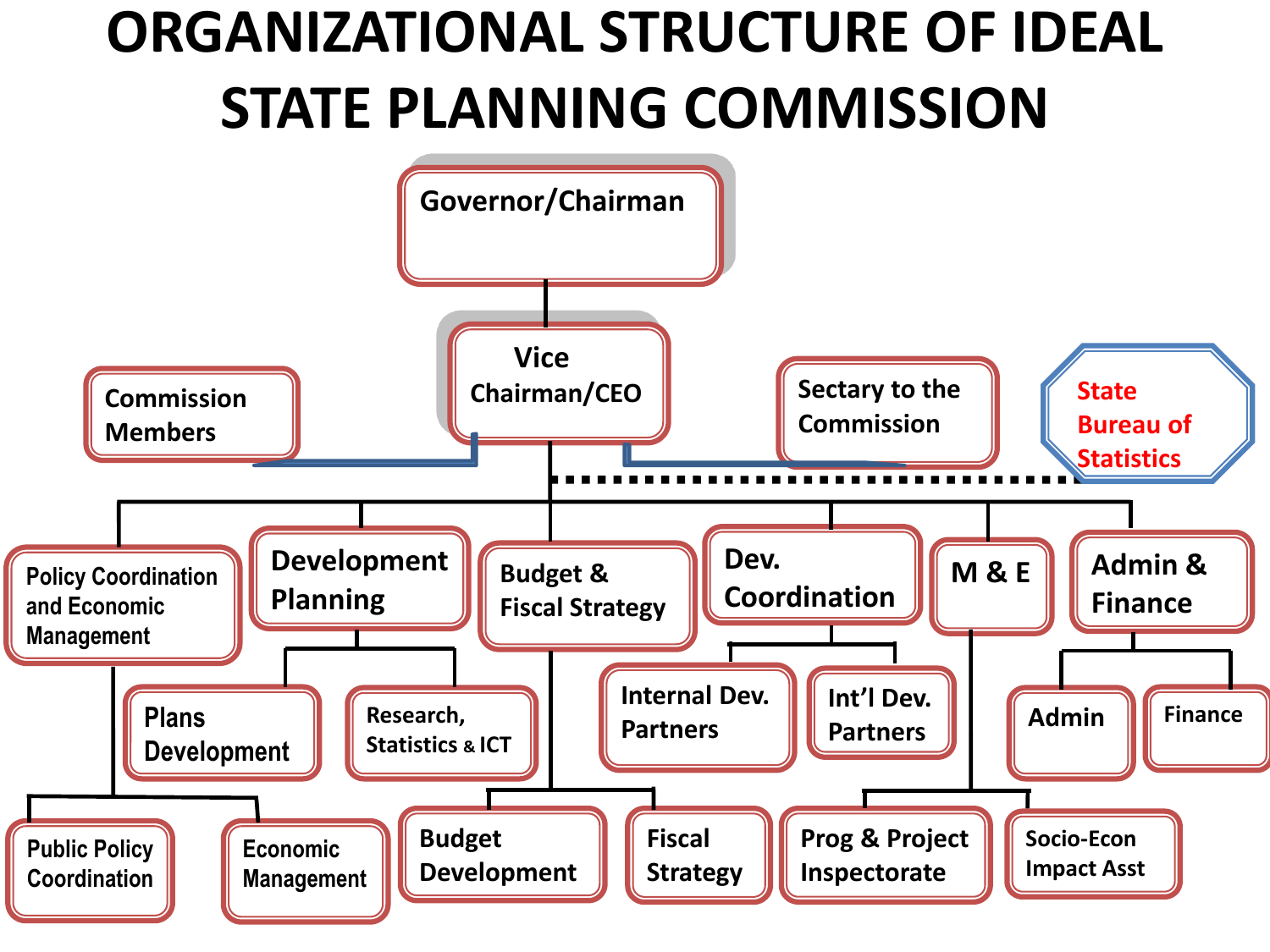#### **LIST OF SOME INTERNAL AND INTERNATIONAL**

#### **DEVELOPMENT PARTNERS**

| <b>INTERNATIONAL DEVELOPMENT PARTNERS</b> |                                                        | <b>INTERNAL DEVELOPMENT PARTNERS</b>  |                                                        |  |
|-------------------------------------------|--------------------------------------------------------|---------------------------------------|--------------------------------------------------------|--|
| $\mathbf{r}^{\star}_{\bullet}$            | European Union (EU)                                    | $\cdot$                               | <b>Federal Ministry of Education (FMOE)</b>            |  |
| $\bullet^{\bullet}_{\bullet} \bullet$     | <b>World Bank</b>                                      | $\frac{1}{2}$                         | <b>Federal Ministry of finance (FMF)</b>               |  |
| $\bullet^{\bullet}_{\bullet} \bullet$     | <b>UNICEF</b>                                          | $\frac{1}{2}$                         | <b>Federal Ministry of Water Resources (FMWR)</b>      |  |
| $\bullet$                                 | Canadian Int'l dev. Agency (CIDA)                      | $\bullet^{\bullet}_{\bullet} \bullet$ | <b>National Planning Commission (NPC)</b>              |  |
| $\bullet^{\bullet}_{\Phi}$                | International Fund for Agric. Dev. (IFAD)              | $\cdot$                               | <b>National Population Commission (NPC)</b>            |  |
| $\bullet$                                 | <b>UNESCO</b>                                          | $\bullet^{\bullet}_{\bullet} \bullet$ | <b>Federal Ministry of Justice (FMOJ)</b>              |  |
| $\bullet^{\bullet}_{\Phi}$                | <b>World Health Organisation (WHO)</b>                 | $\frac{1}{2}$                         | <b>Federal Ministry of Works (FMOW)</b>                |  |
| $\bullet$                                 | <b>Tulsi Chanral foundation</b>                        | $\frac{1}{2}$                         | <b>Niger Delta Dev. Commission (NDDC)</b>              |  |
| $\bullet$                                 | Concern Universal (CU) - Big Lottery Fund              | $\frac{1}{2}$                         | <b>SSSAP - Millennium Development Goals (MDGs)</b>     |  |
| $\bullet^{\bullet}_{\bullet} \bullet$     | <b>German Leprosy Relief Organisation (GLRO)</b>       | $\frac{1}{2}$                         | <b>Major Oil Companies Operating in Nigeria</b>        |  |
| $\bullet^{\bullet}_{\bullet} \bullet$     | <b>GHAIN</b>                                           | $\frac{1}{2}$                         | <b>Petroleum Technology Dev. Fund (PTDF)</b>           |  |
| $\bullet^{\bullet}_{\bullet} \bullet$     | <b>USAID</b>                                           | $\cdot$                               | <b>Nigerian Investment Promotion Council NIPC)</b>     |  |
| $\bullet^{\bullet}_{\bullet} \bullet$     | <b>United Nations Development Programme (UNDP)</b>     | $\cdot$                               | <b>Federal Ministry of Information/Stakeholders</b>    |  |
| $\bullet \bullet$                         | <b>British Council</b>                                 | $\cdot$                               | <b>Federal Ministry of Environment</b>                 |  |
| $\bullet^{\bullet}_{\bullet} \bullet$     | <b>Bill Gates Foundation</b>                           | $\cdot$                               | <b>Federal Ministry of Mines and Power</b>             |  |
| $\bullet \bullet$                         | <b>United Nations Agencies</b>                         | $\bullet^{\bullet}_{\bullet} \bullet$ | <b>Commercial Banks</b>                                |  |
| $\bullet \bullet$                         | <b>African Development Bank (ADB)</b>                  | $\frac{1}{2}$                         | <b>Federal Ministry of Communication/GSM Operators</b> |  |
| $\bullet \bullet$                         | Hong Kong Shanghai Dev. Corp. (HSDC)                   | $\bullet \bullet$                     | <b>Building, Roads and Construction Firms</b>          |  |
| $\bullet^{\bullet}_{\bullet} \bullet$     | Japanese Aid                                           | $\bullet^{\bullet}_{\bullet} \bullet$ | NGOs, CBOs, FBOs etc.                                  |  |
| $\bullet^{\bullet}_{\bullet} \bullet$     | <b>UK Aid</b>                                          |                                       |                                                        |  |
| $\bullet$                                 | <b>Department for International Development (DFID)</b> |                                       |                                                        |  |
| $\bullet^{\bullet}_{\bullet} \bullet$     | <b>Embassies and Consulates</b>                        |                                       |                                                        |  |
| $\ddot{\bullet}$                          | <b>Global Sanitation Fund</b>                          |                                       |                                                        |  |
| $\bullet \bullet$                         | <b>Global Fund for HIV/AIDS</b>                        |                                       |                                                        |  |
| $\ddot{\cdot}$                            | <b>African Union (AU)</b>                              |                                       |                                                        |  |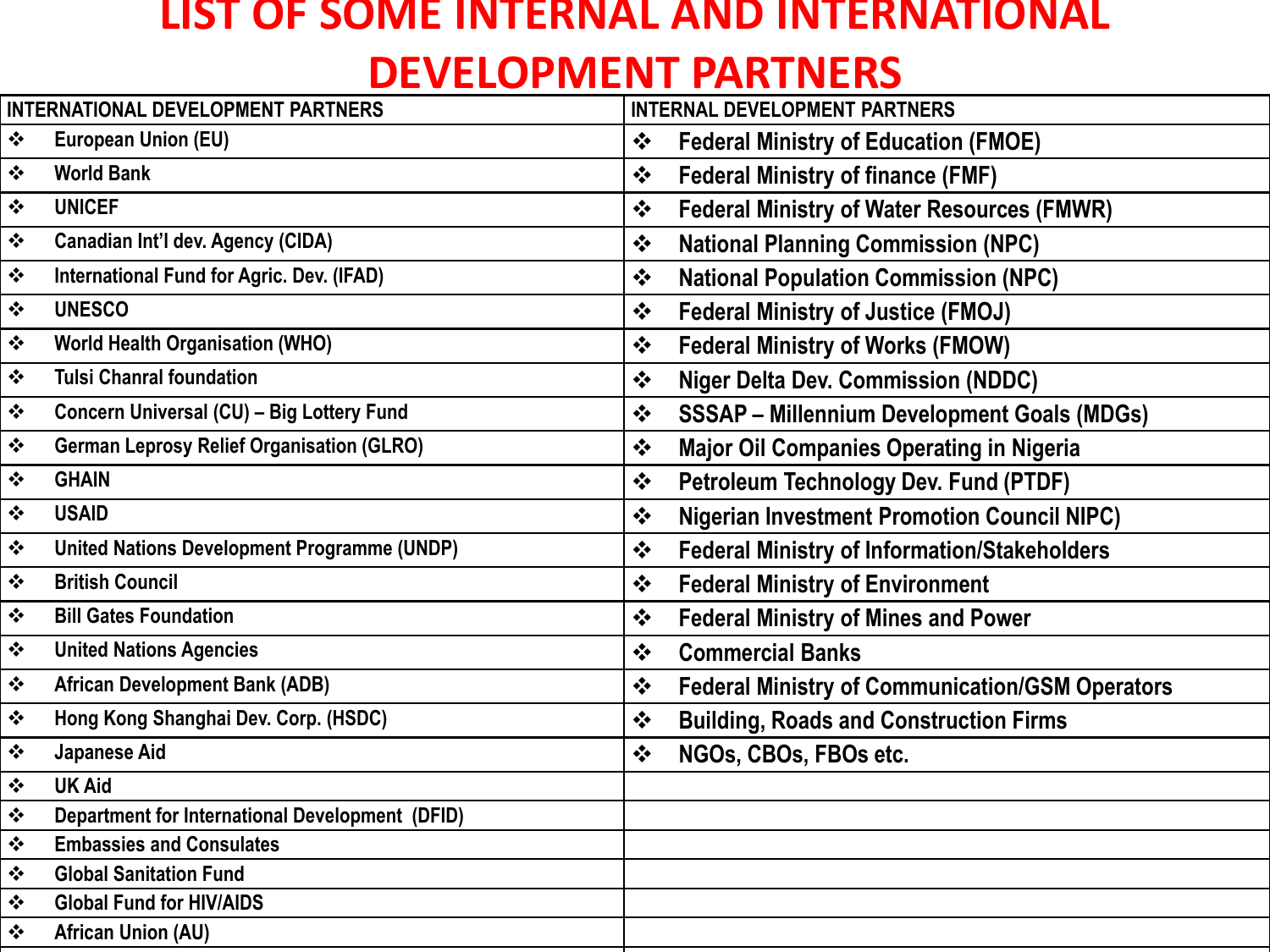### **The Strategy House**

**- Skills - Core Values - Strategy - Technology - Innovation - Partnering - Service - Enforcement - Awareness - Empowerment - Achievement - Sustainability - Professionalism - Accountability - Discipline -Dignity 3. Stewardship 1. Capacity 4. Citizens 2. Processes**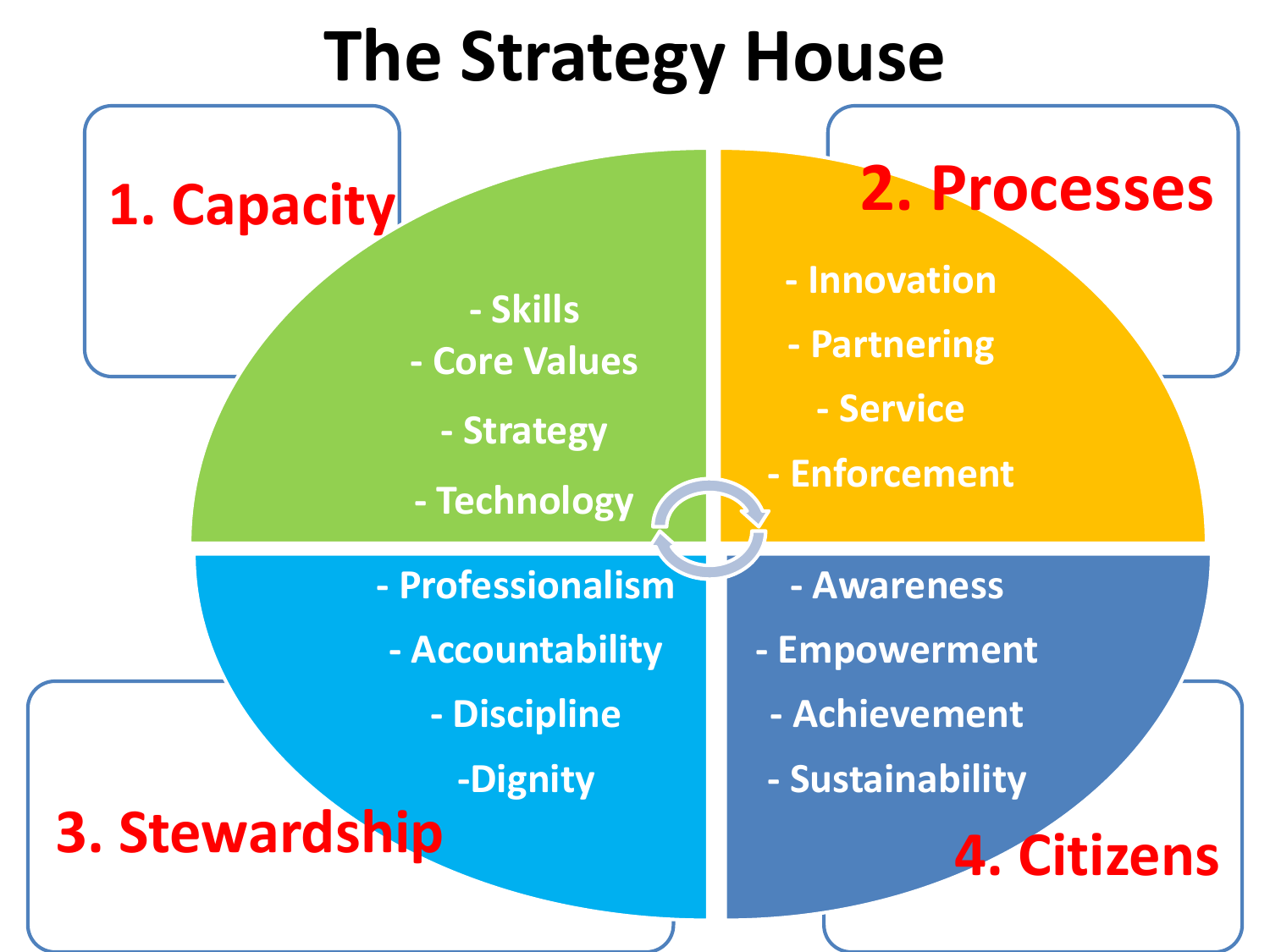# **FISCAL STRATEGY**  MFF **MTBF MTSS**

• **LGCs are seen as Components not Counterparts (with sense of belonging without sense of participation)**

AP

MTEF | | MTRF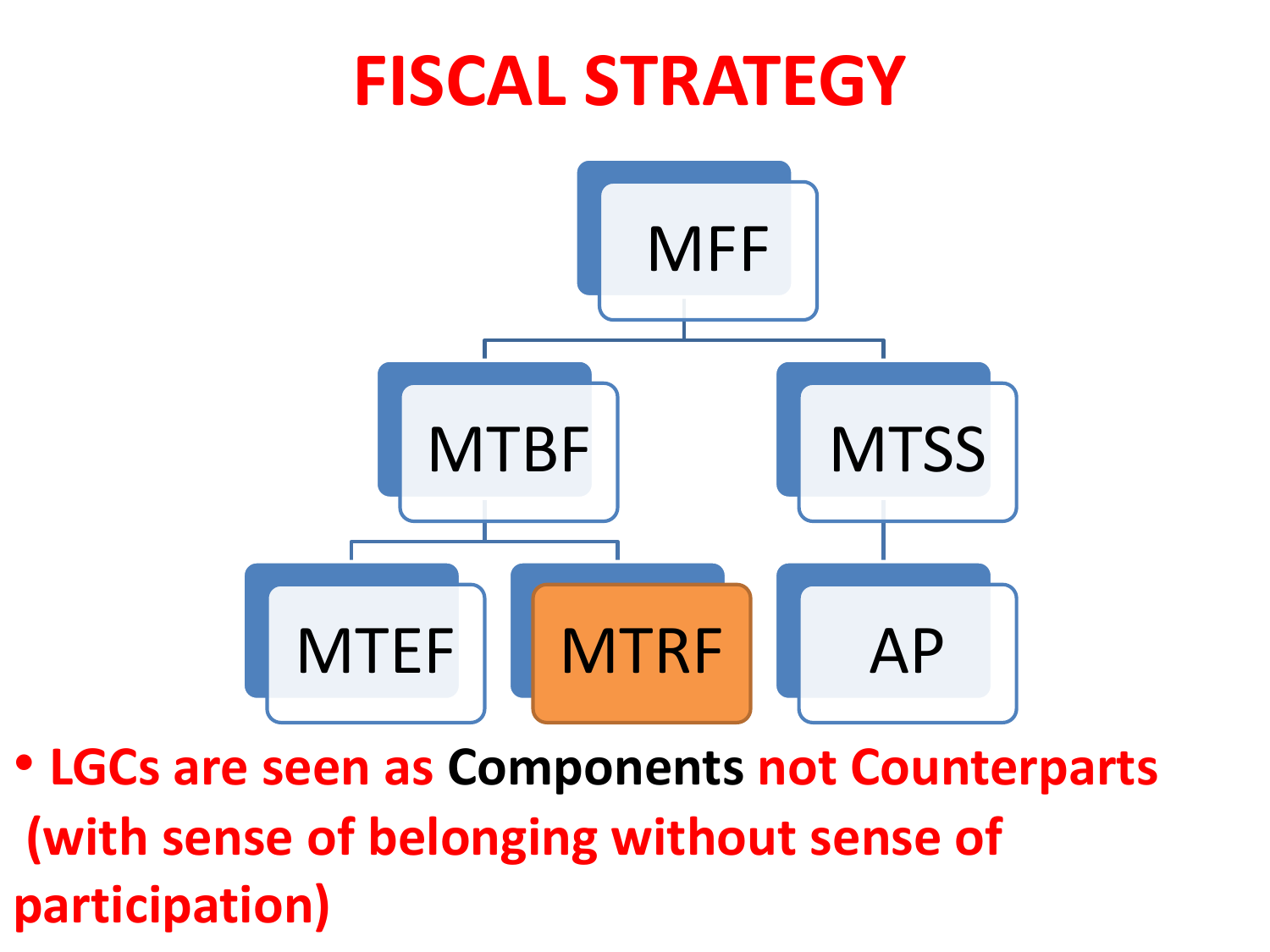### **A DEFINED PROCESS OF BUDGETING**

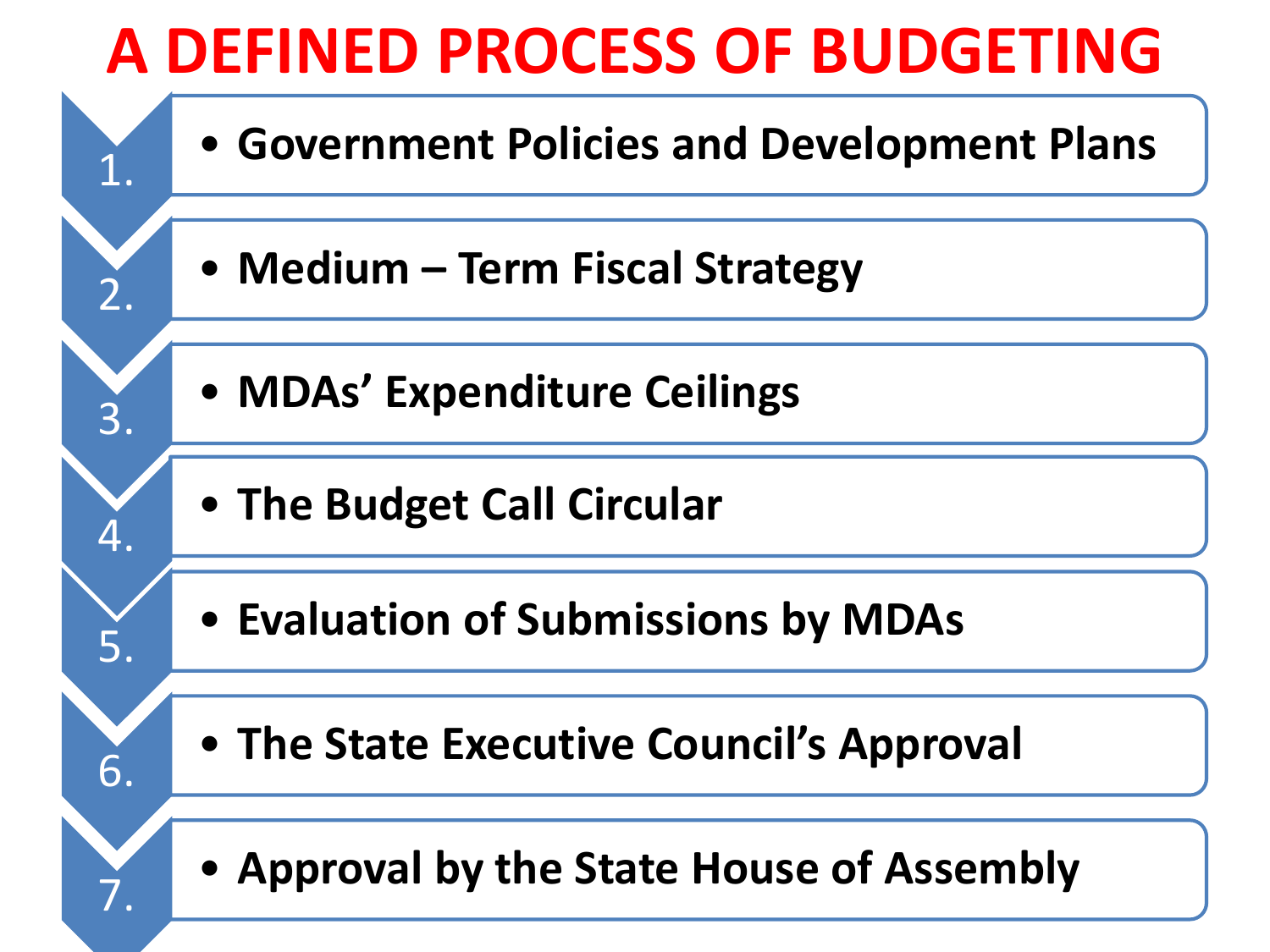### **NOTES ON BUDGETING PROCESS....**

#### **FUNCTIONS OF BUDGET AND FISCAL STRATEGY DEPARTMENT**

The Department of Budget and Fiscal Strategy is expected to promote sound, efficient and effective management and utilization of government resources (i.e. technological, manpower, physical and financial) as instrument in the achievement of state socio-economic and political goals.

#### **Budget Development & Control Division**

- (i) Preparation of Annual and Supplementary Recurrent and Capital Estimates according to established budget calendar in consultation with the budget committee;
- (ii) Preparation and distribution of Call Circulars
- (iii) Drafting of Budget Speeches;
- (iv) Drafting of Provisional and General warrants;
- (v) Printing and distribution of approved Estimates; and
- (vi) Issuance of certificate of confirmation of Budget provision.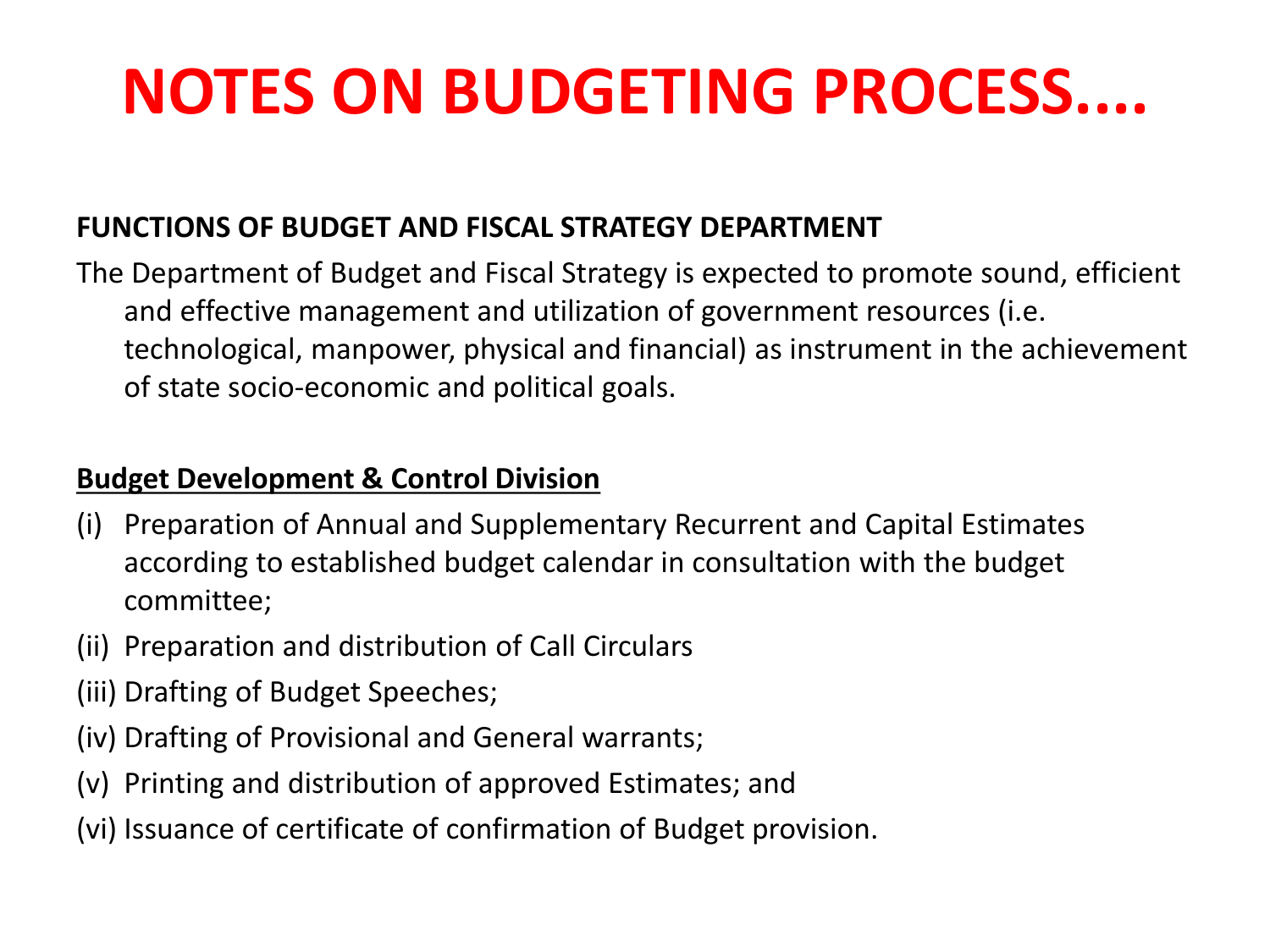### **Fiscal Strategy & Budget Performance Review Unit**

- (i) Preparation and review of the Medium Fiscal Strategy Paper;
- (ii)Tracking and preparation of State budget implementation performance reports;
- (iii) Formulates the overall resource application strategy in line with the government's macro-economic policy, development agenda and plans;
- (iv) Prepares the medium-term expenditure plan, indicating the programming/project prioritization, and financing of capital investment in line with current operating expenditure requirements of medium-term sectoral development plans;
- (v)Develop and administers a budget classification system essential to fiscal management and control; and
- (vi) Conducts a continuing study of the bureaucracy and assesses as well as makes policy recommendations on its role, size, composition, structure and functions to establish a government bureaucracy imbued with a spirit of public service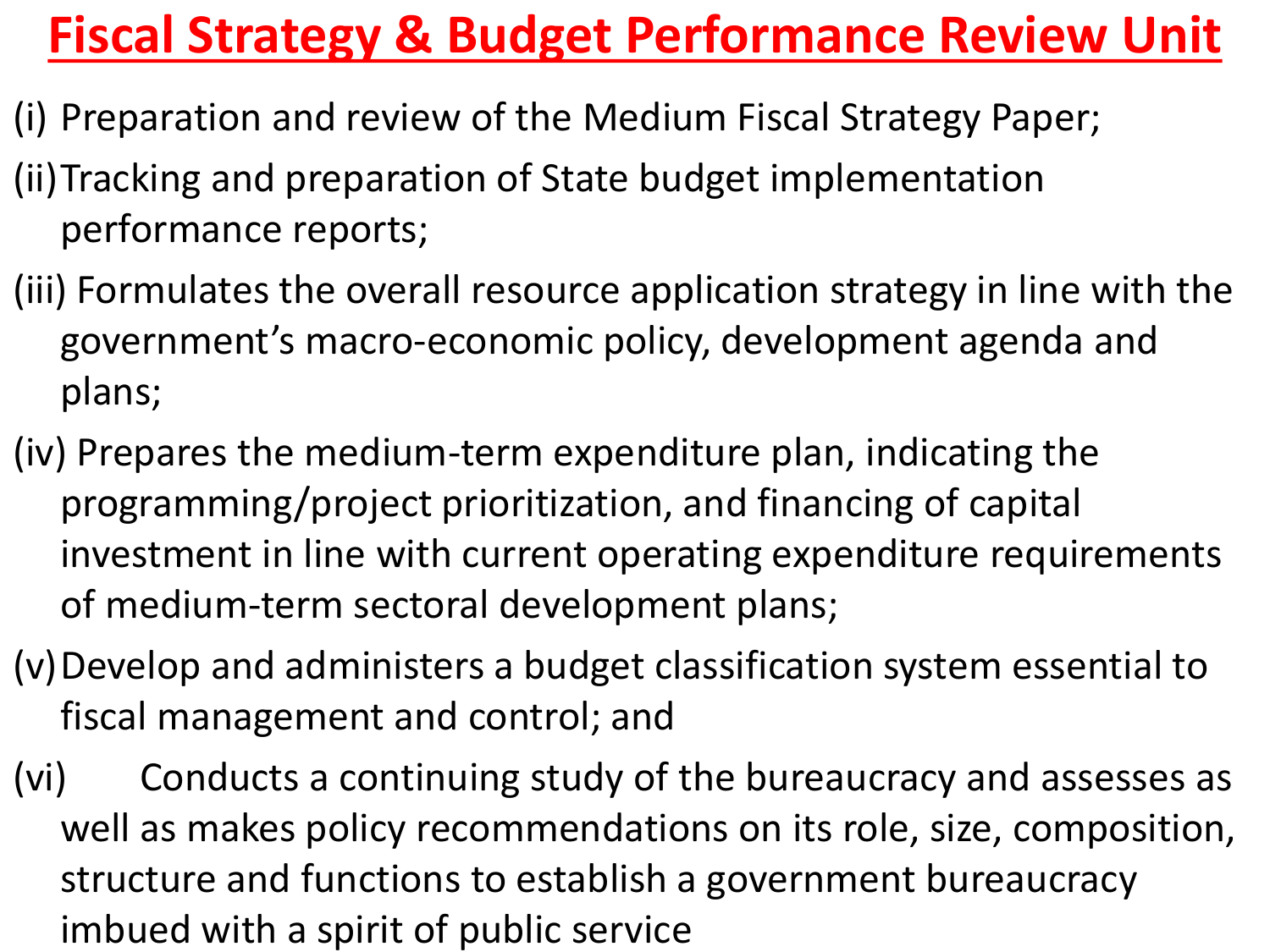#### **SUPPORTING LEGAL/ REGULATORY FRAMEWORK**

| S/N  | <b>LEGAL/REGULATORY</b><br><b>FRAMEWORK</b>                                              | <b>DEPARTMENT/UNIT</b>                                     |
|------|------------------------------------------------------------------------------------------|------------------------------------------------------------|
| i.   | <b>State Planning Commission Law</b>                                                     | <b>Planning</b><br><b>Development</b><br><b>Department</b> |
| ii.  | <b>Organic Budget Law</b>                                                                | <b>Budget/Fiscal</b><br><b>Policy</b><br><b>Department</b> |
| iii. | <b>Monitoring and Evaluation</b><br>(M&E)<br>Law                                         | M & E Department (e.g. Project)<br><b>Continuity Bill)</b> |
| iv.  | Development Partners'<br><b>Policy</b><br><b>Strategy</b>                                | <b>Coordination</b><br>& Development<br><b>Department</b>  |
| V.   | <b>State Bureau of Statistics Law</b>                                                    | <b>SBS</b>                                                 |
| vi.  | <b>MDI Law (state component of Policy Research Department</b><br><b>CMD &amp; NISER)</b> |                                                            |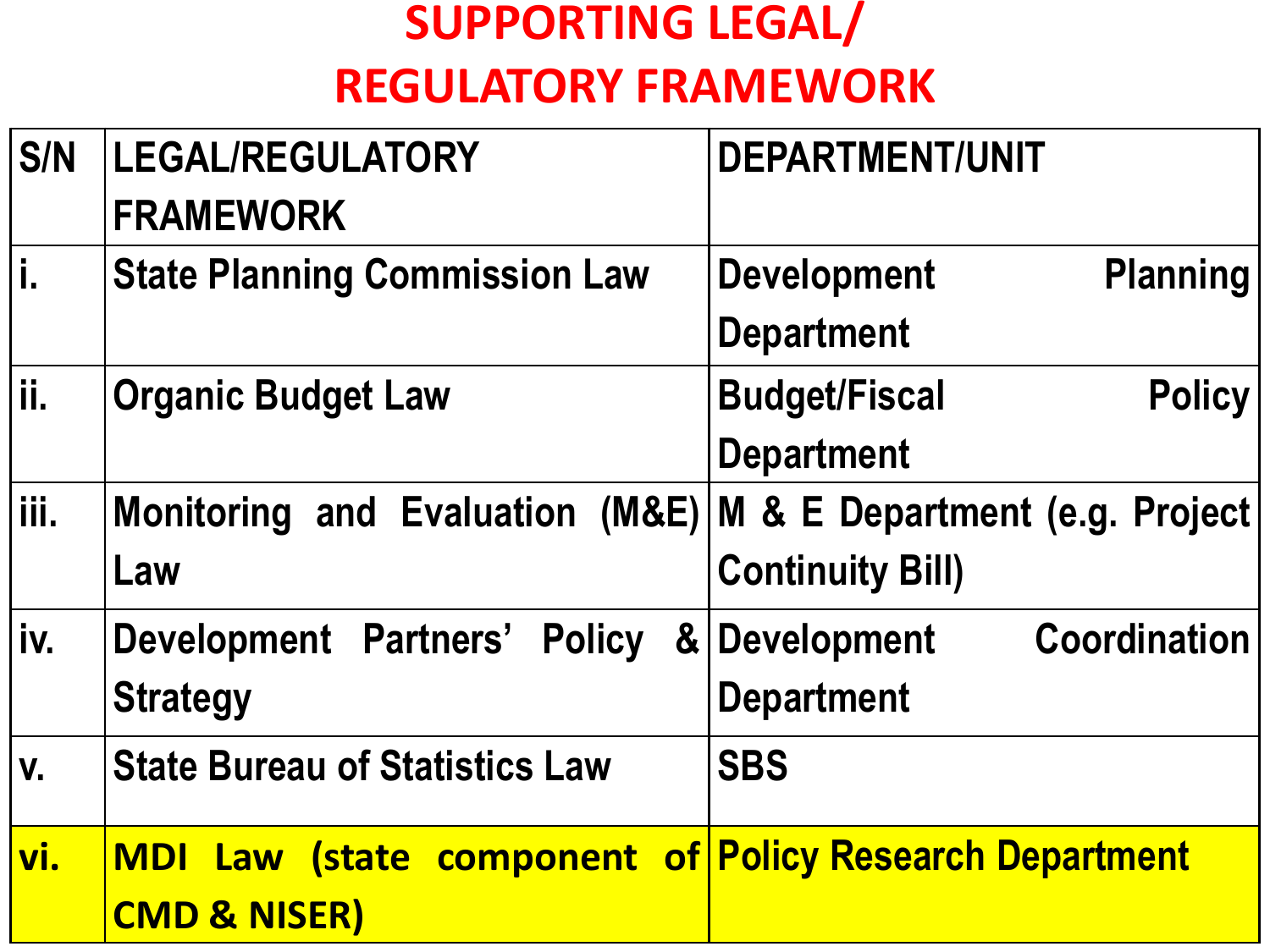### **FUNCTIONS OF SPC DEPTS/UNITS....**